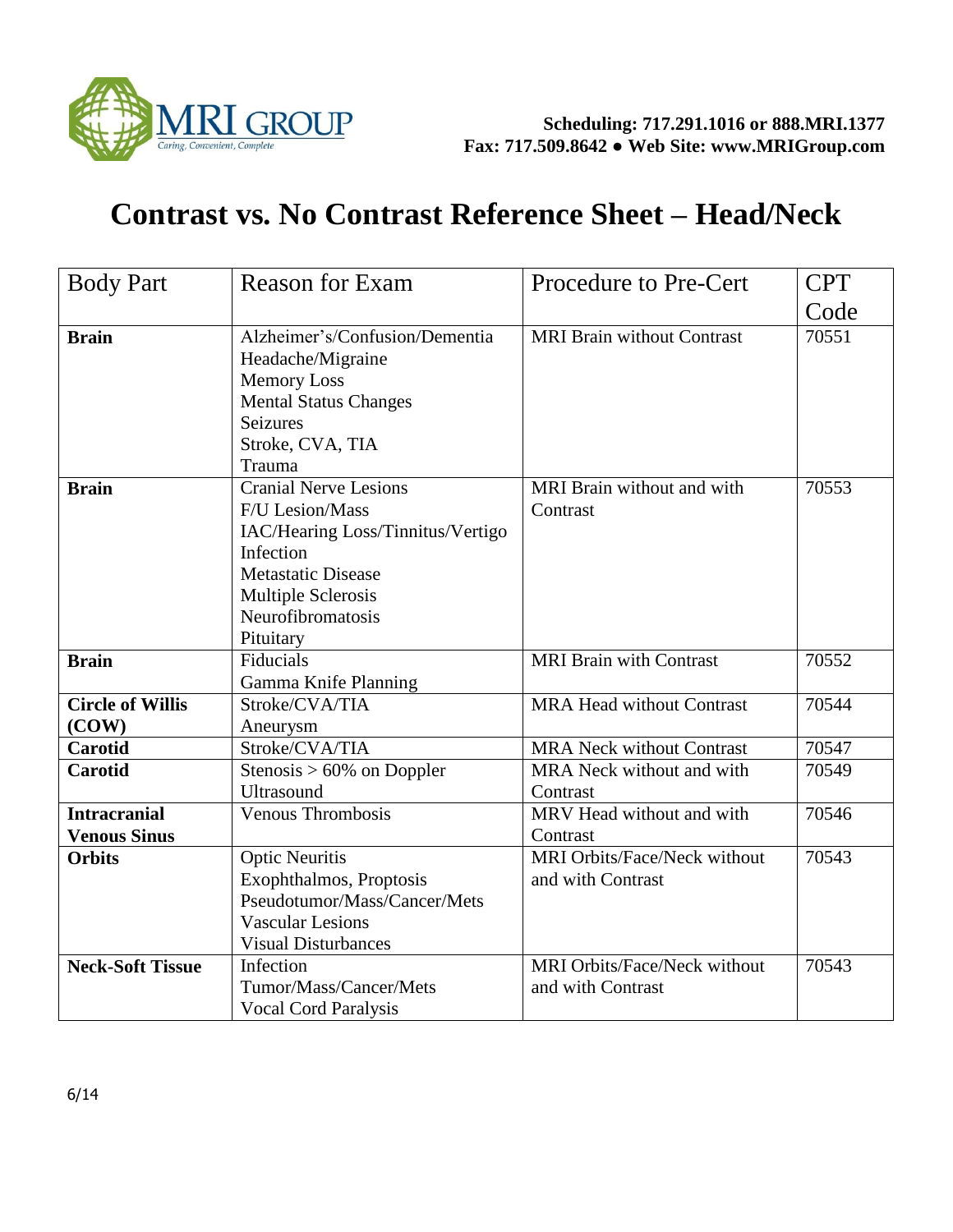

## **Contrast vs. No Contrast Reference Sheet – Spine**

| <b>Body Part</b>       | <b>Reason for Exam</b>                                                                                                   | <b>Procedure to Pre-Cert</b>                    | <b>CPT</b> |
|------------------------|--------------------------------------------------------------------------------------------------------------------------|-------------------------------------------------|------------|
|                        |                                                                                                                          |                                                 | Code       |
| <b>Spine: Cervical</b> | Degenerative Disease<br><b>Disc Herniation</b><br><b>Extremity Pain/Weakness</b><br>Neck Pain<br>Radiculopathy<br>Trauma | MRI Cervical Spine without Contrast             | 72141      |
| Spine: Cervical        | <b>Discitis</b><br>Mass/Lesion<br>Osteomylitis                                                                           | MRI Cervical Spine without and with<br>Contrast | 72156      |
| <b>Spine: Thoracic</b> | <b>Back Pain</b><br><b>Compression Fx</b><br><b>Disc Herniation</b><br>Radiculopathy<br>Trauma                           | MRI Thoracic Spine without Contrast             | 72146      |
| <b>Spine: Thoracic</b> | <b>Discitis</b><br>Mass/Lesion<br>Osteomylitis                                                                           | MRI Thoracic Spine without and with<br>Contrast | 72157      |
| Spine: Lumbar          | <b>Back Pain</b><br><b>Compression Fx</b><br>Disc Herniation<br>Radiculopathy<br><b>Stenosis</b><br>Trauma               | MRI Lumbar Spine without Contrast               | 72148      |
| Spine: Lumbar          | <b>Discitis</b><br>Mass/Lesion<br>Osteomylitis<br>Post Lumbar Surgery (<10<br>yrs)                                       | MRI Lumbar Spine without and with<br>Contrast   | 72158      |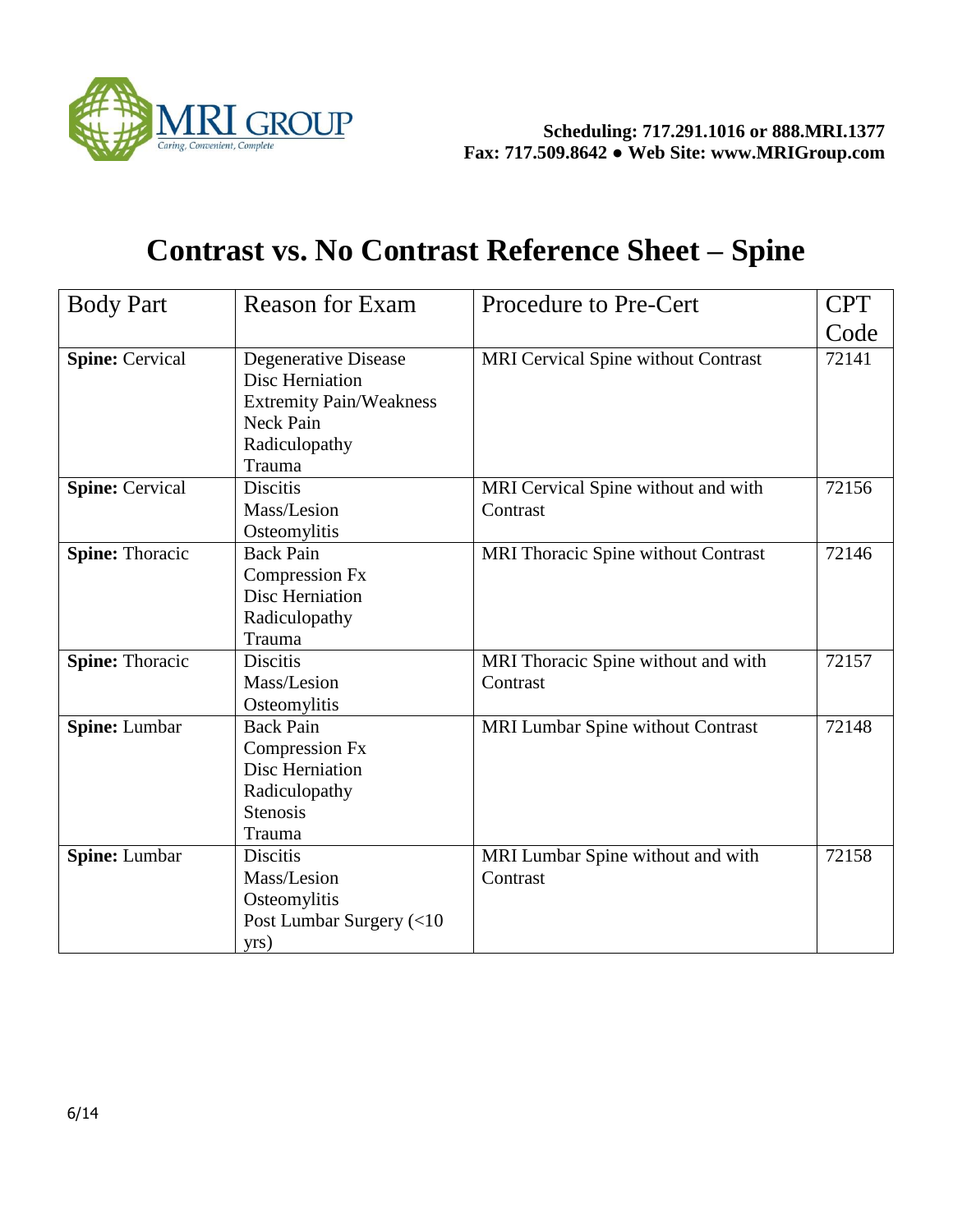

## **Contrast vs. No Contrast Reference Sheet – MSK**

| <b>Body Part</b>                                                                                        | <b>Reason for Exam</b>                                                                                                                                               | Procedure to Pre-Cert                                                              | <b>CPT</b>     |
|---------------------------------------------------------------------------------------------------------|----------------------------------------------------------------------------------------------------------------------------------------------------------------------|------------------------------------------------------------------------------------|----------------|
|                                                                                                         |                                                                                                                                                                      |                                                                                    | Code           |
| <b>Extremity, Non</b><br>Joint:<br>Forearm<br>Hand/Finger<br>Humerus<br>Foot/Toes<br>Lower Leg<br>Thigh | <b>Fracture/Stress Fracture</b><br>Muscle/Tendon Tear                                                                                                                | <b>MRI Non-Joint without Contrast</b><br><b>Upper Extremity</b><br>Lower Extremity | 73218<br>73718 |
| <b>Extremity, Non</b>                                                                                   | (Venous Injection)                                                                                                                                                   | MRI Non-Joint without and with Contrast                                            |                |
| Joint:<br>Forearm<br>Hand/Finger<br><b>Humerus</b><br>Foot/Toes<br>Lower Leg<br>Thigh                   | Abscess<br>Cellulitis<br>Morton's Neuroma<br>Osteomylitis<br><b>Soft Tissue Tumor/Mass</b><br>Ulcer                                                                  | <b>Upper Extremity</b><br>Lower Extremity                                          | 73220<br>73720 |
| <b>Extremity</b> , Joint:                                                                               | <b>Arthritis</b>                                                                                                                                                     | <b>MRI Joint without Contrast</b>                                                  |                |
| Elbow<br>Shoulder<br>Wrist<br>Ankle<br>Hip<br>Knee                                                      | Cartilage Tear<br><b>Fracture/Stress Fracture</b><br><b>Internal Derangement</b><br>Joint Pain<br><b>Ligament Tear</b><br><b>Meniscal Tear</b><br>Muscle/Tendon Tear | <b>Upper Extremity</b><br>Lower Extremity                                          | 73221<br>73721 |
| <b>Extremity, Joint:</b>                                                                                | (Venous Injection)                                                                                                                                                   | MRI Joint without and with Contrast                                                |                |
| Elbow<br>Shoulder<br>Wrist<br>Ankle<br>Hip<br>Knee                                                      | Abscess<br>Cellulitis<br>Osteomylitis<br>Tumor/Mass<br>Ulcer                                                                                                         | <b>Upper Extremity</b><br>Lower Extremity                                          | 73223<br>73723 |
| <b>Joint:</b> Arthrogram                                                                                | <b>Intra-articular Injection</b>                                                                                                                                     | <b>MRI</b> Joint with Contrast                                                     |                |
|                                                                                                         |                                                                                                                                                                      | <b>Upper Extremity</b><br>Lower Extremity                                          | 73222<br>73722 |
| <b>Pelvis - MSK</b>                                                                                     | Muscle/Tendon Tear<br>Pelvic Pain<br>Sacrum/Coccyx<br>SI Joints                                                                                                      | <b>MRI Pelvis without Contrast</b>                                                 | 72195          |
| <b>Pelvis - MSK</b>                                                                                     | Abscess/Ulcer<br>Osteomylitis                                                                                                                                        | MRI Pelvis without and with Contrast                                               | 72197          |